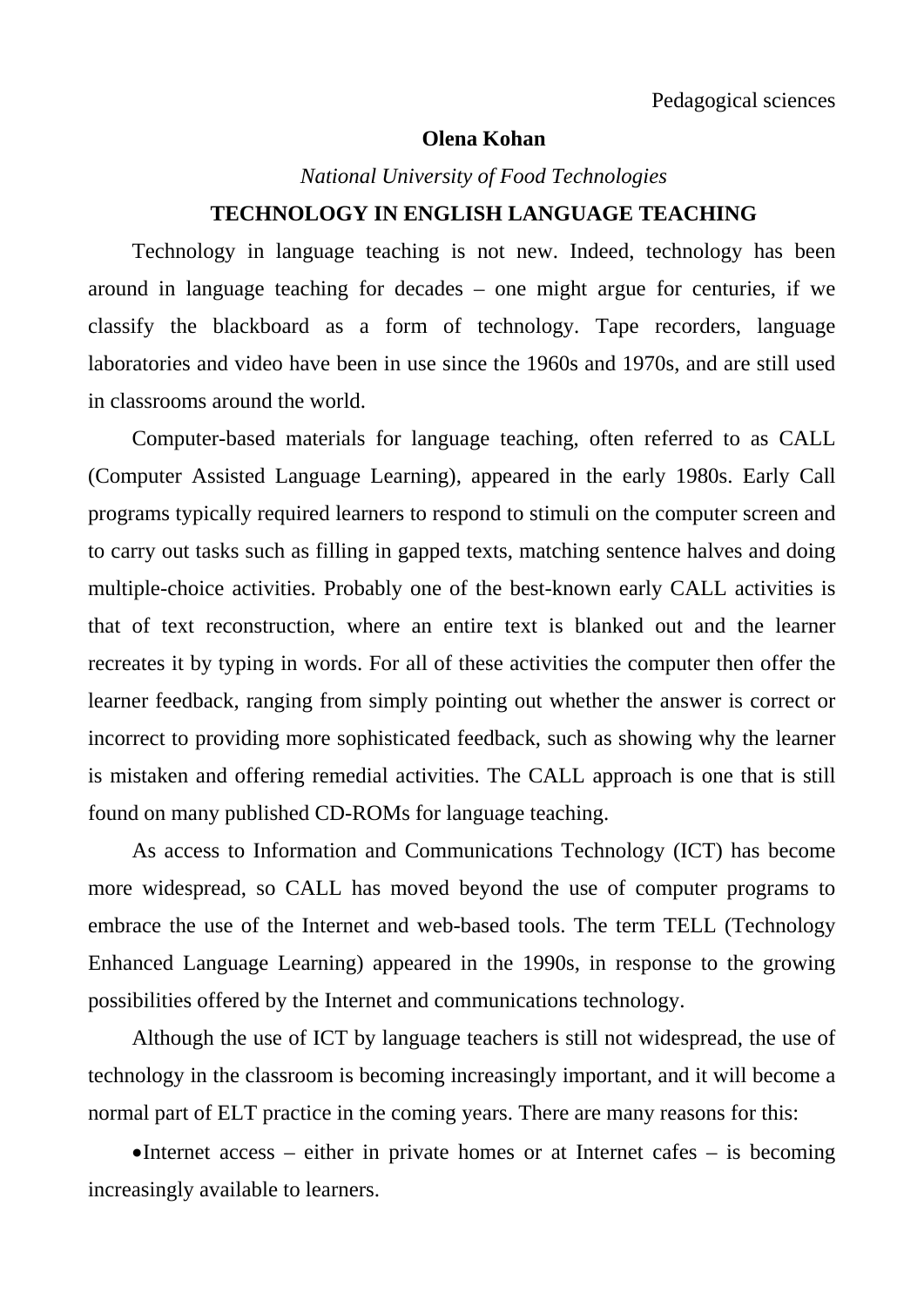Younger learners are growing up with technology, and it is a natural and integrated part of their lives. For these learners the use of technology is a way to bring the outside world into the classroom. And some of these younger learners will in turn become teachers themselves.

English, as an international language, is being used in technologically mediated contexts.

Technology, especially the Internet, presents us with new opportunities for authentic tasks and materials, as well as access to a wealth of ready-mae ELT materials.

The Internet offers excellent opportunities for collaboration and communication between learners who are geographically dispersed.

Technology is offered with published materials such as coursebook and resource books for teachers.

Learners increasingly expect language schools to integrate into teaching.

Technollogy offers new ways for practising languges and assessing performance.

Technology is becoming increasingly mobile. It can be used not only in the classroom, lecture hall, computer room or self-access centre, it can also be used at home, on the way to school and in Internet cafes.

Using a range ICT tools can give learners exposure to and practice in all of the four main language skills – speaking, listening, writing and reading.

The contexts in which teachers are working with technology can vary widely, and the access that teachers have to computers - the so-called digital divide – will affect what we can do with pur classes in terms of implementing technology. A general lack of ICT training for teachers also means that we still have some way to go until the normalisation of technology in language teaching, where the use of technology in teaching becomes as natural as the use of books or pens and paper.

Attitudes to technology. Many people afraid of new technology, and, with increasing presence of the Internet and computers, the term technophobe has appeared to refer to those of us who might be wary of these new developments. More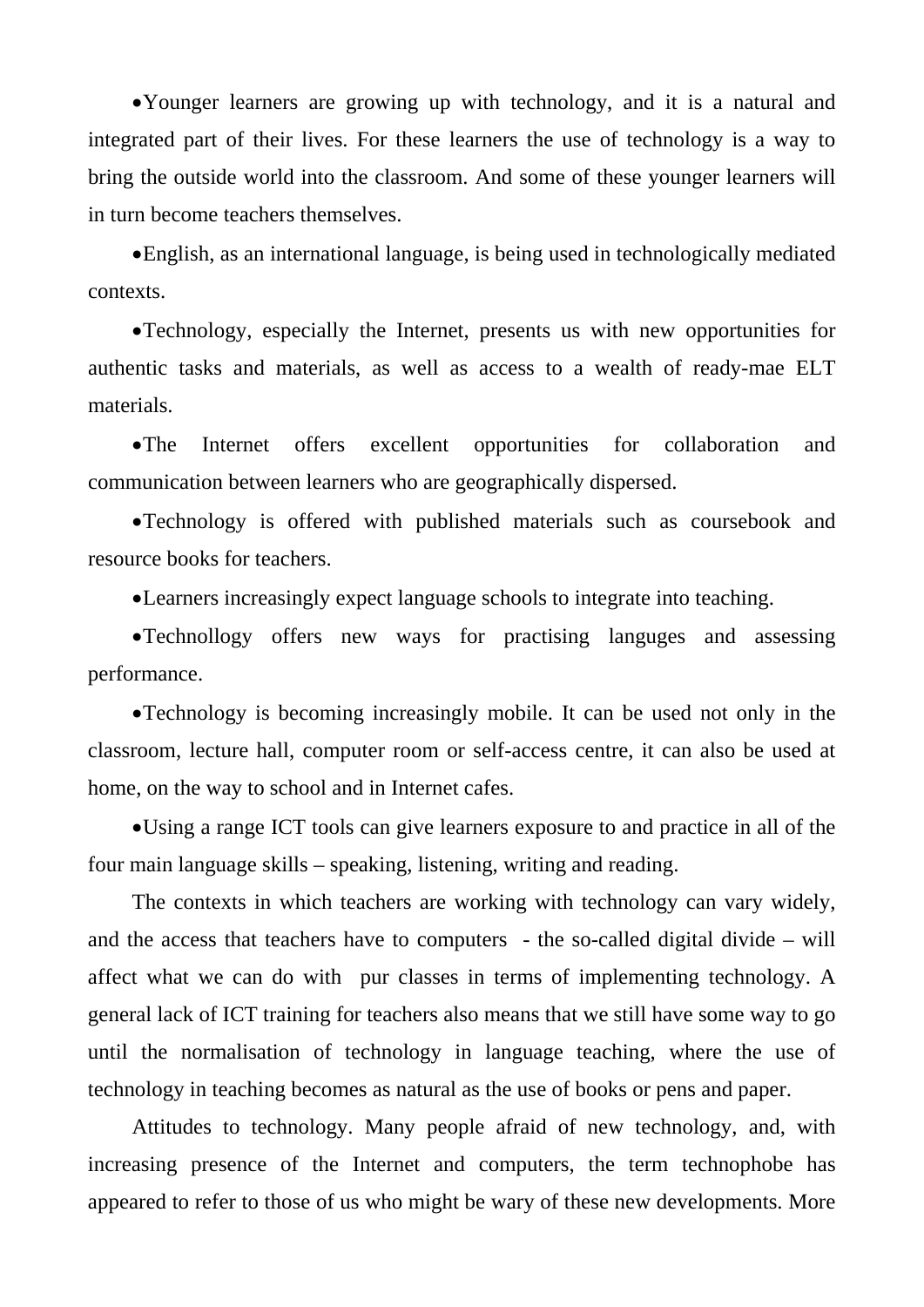recently, the term digital native has been coined to refer to someone who grows up using technology, and who thus feels comfortable and confident with  $it -$  typically today's children. Their parents, on the other hand, tend to be digital immigrants, who have come late to the world of technology, if at all. In many cases, teachers are the digital immigrants and our younger students are the digital natives.

A large part of the negative attitudes teachers have towards technology is usually the result of a lack of confidence, a lack of facilities or a lack mof training, resulting in an inability to see the benefit of using technologies in the classrooms. It is also often the case that teachers may not be fully in control of their work situation. A teacher may want to use more technology in their tecahing, but the school may not have the facilities, or, on the other hand, a teacher may be instructed to start using technology for which they feel unprepared or untrained.

You will also need some essential equipment in order to get the most out of this book, and to start to implement technology with your learners:

 $\checkmark$  at least on ecomputer (preferably one per two students);

 $\checkmark$  an Internet connection;

 $\checkmark$  a printer;

 $\checkmark$  an audio card in the computer, and a headset )audio and microphone) for every computer;

 $\checkmark$  basic software (a word processing program, a web browser like Internet Explorer, Firefox or Mozilla, and an email program).

Using websites is one of the easiest and least stressful ways of getting started with technology in the classroom. There is a large and constantly expanding collection of resources on the web, at a variety of levels and covering an amazing array of topics. You can choose from authentic (written for Internet surfers in general) sources or ELT-specific sites (made by, and for, teachers), monolingual or multilingual sites, sites with multimedia, or just simple text, for those on slower connections.

The web is a source of content which can be used as a window on the wider world outside your class, and is  $-$  of course  $-$  a readily available collection of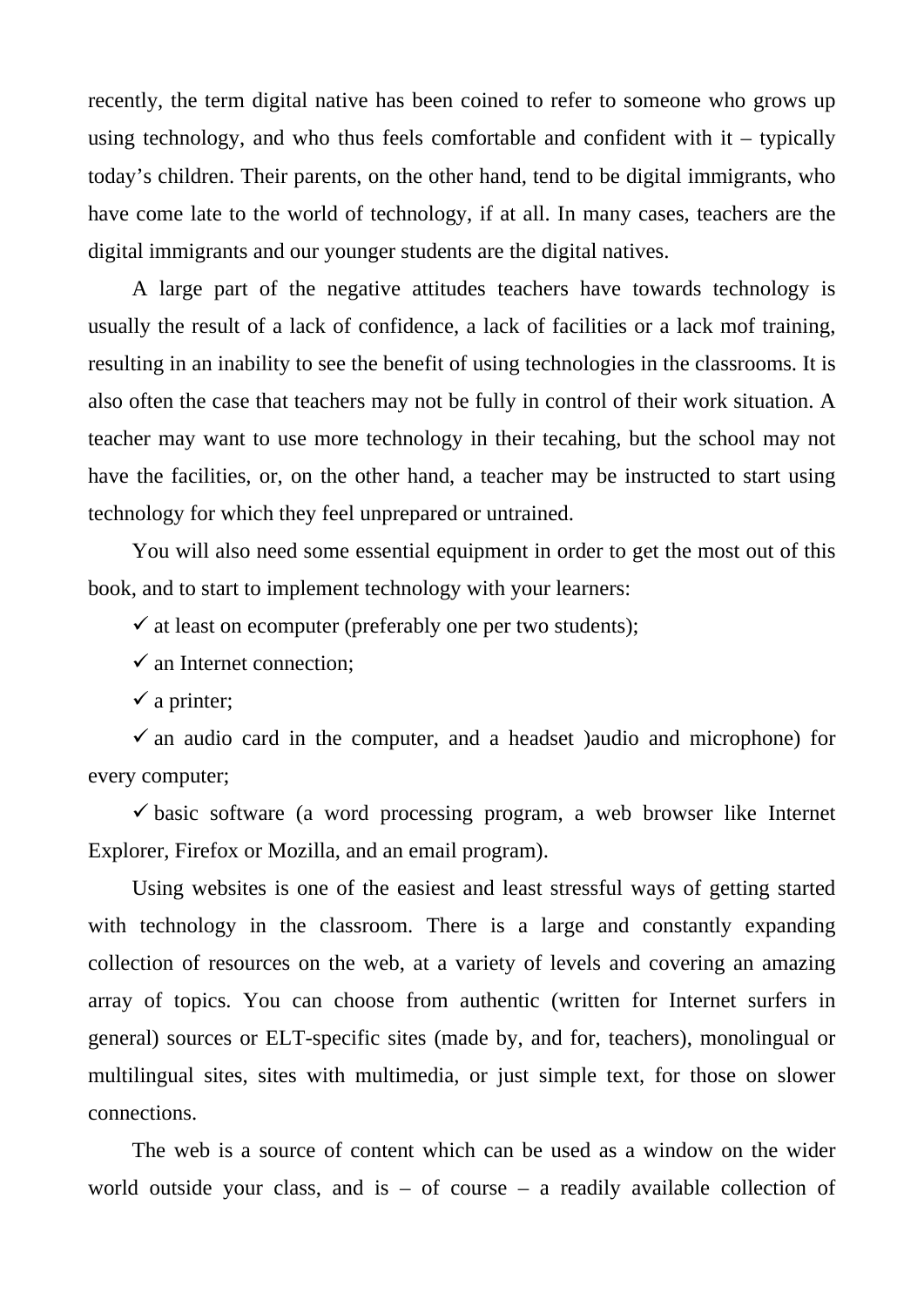authentic material. As such, it is a much larger repository of content than would previously have been readily available to you and your students.

The technology needed to use the Internet for teaching is relatively limited and the chances of something going wrong are greatly reduced over-more complex technology approaches such as attempting to carry out live or video-conferencing sessions.

Another advantage of this tool is that you do not necessarily have to rely on a constant Internet connection if you bear in mind that it is possible to save local copies of websites on your computer, or print out potentially useful pages for later use. Indeed, you can use web pages in the classroom in a variety ways:

• as printed pages, with no computer. Although printing is not necessarily the cheapest option, it is certainly a viable one in places where there may be limited access to the Internet.

• with one computer with an Internet connection. This can be enhanced by connecting the computer to a data projector or even an interactive whiteboard, allowing for greater visibility in class, but it is also possible to make use of a single computer on its own connected to the Internet for reference.

• in a computer lab with a set of networked and connected computers.

How to find useful websites. As already mentioned, the Internet is a vast repository of information and resources, and it is perhaps exactly this range that makes it seem, at first, daunting and unapproachable to most teachers.

For teachers, having good search skills means finding useful resources quickly, speeding up lesson planning and facilitating web use in class. For learners, it means being able to quickly accomplish web-based tasks, thus ensuring that the technology enhances the learning experience rather than impeding it. It makes sense, then, both to acquire these skills, and to spend some time sharing them with your learners.

There are three basic ways of searching on the Internet, and we will briefly describe them below, and look at way of making searches more targeted and efficient.

Planning lessons using the Internet. The first thing, of course, is to plan your session well: visit the websites you intend to use and make sure you know your way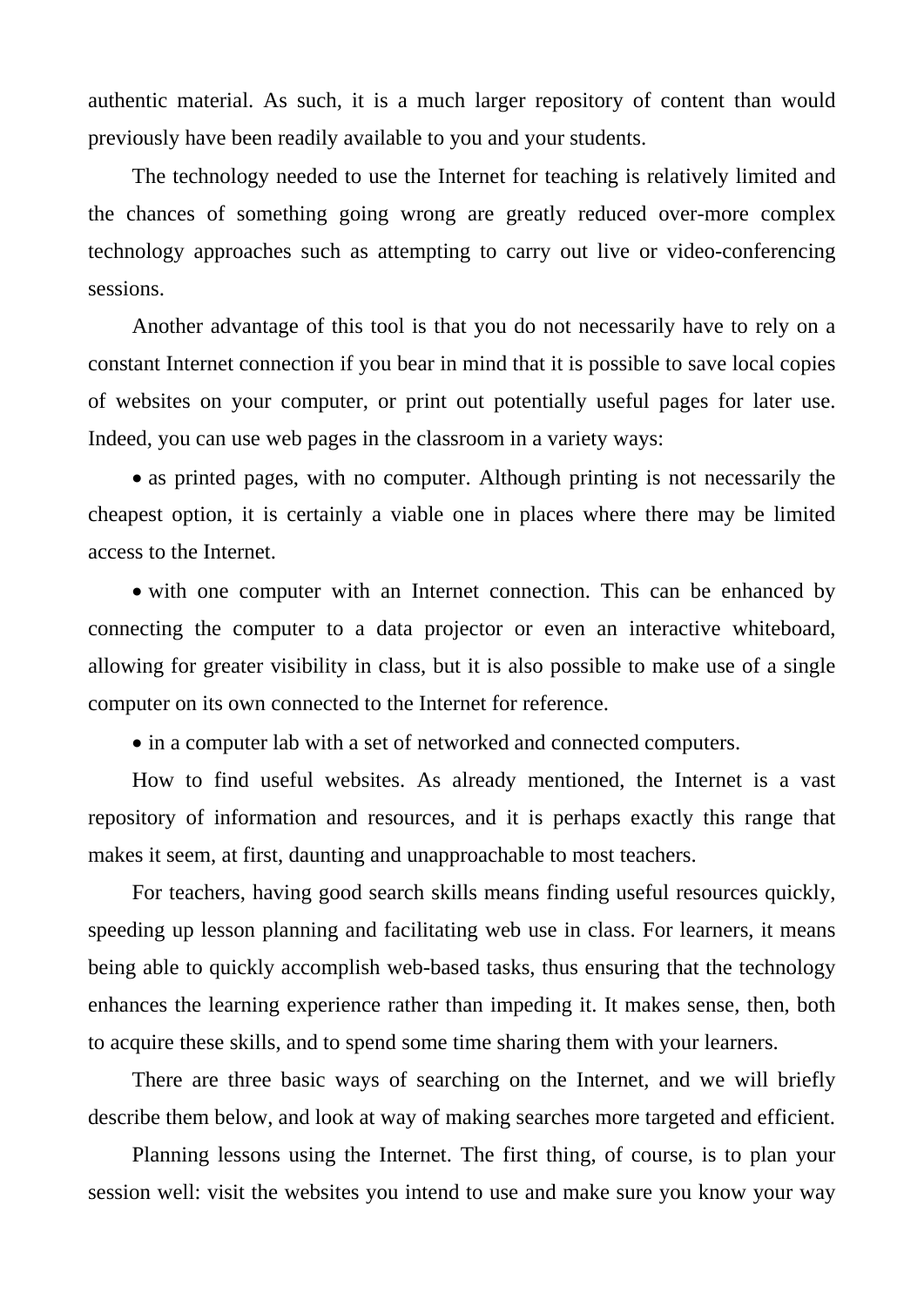around them properly. Try to use sites which appear to have a potentially long "shelf life" – ones made by large institutions and commercial organizations, rather than personal homepages, which have a tendency to come and go with alarming frequency.

Planning a web-based lesson, rather than one where the web content plays an ancillary role is not intrinsically different from planning a more traditional one. We like to divide a typical web-based session into three parts (www): warmer, web, what next.

The warmer part of the lesson is the kind of thing we all do as a matter of course, with introductory activities, interest-generating ideas, and so on. This part prepares your learners for what they are going to be doing in the web part of the lesson. Our view is that this part of the lesson is best done in the familiar environment of the normal classroom.

In the web section of the lesson, it's important to spend only as much as you need working with the computers. We prefer to take learners to a computer room for this part rather than spend the entire class in there. This has the double advantage of allowing more groups to use the room and of keeping learners focused during their time there. It is also an opportunity for learners to stretch their legs and provides a change of pace. On the other hand, moving from the traditional classroom to a computer room does have the potential to disrupt your class, so careful planning of the logistics may be necessary.

If you have limited access to computers, or perhaps only only one computer in the classroom, you can print off the web-based naterials you want to use with your learners in advance, and simply use a print version. This is, of course, not as exciting as using computers themselves, but can bring the Internet into more resource-poor environments.

Of course, there are certain teaching situations where teachers are obliged to take their learners to a computer facility for one or more lessons per week. If you do find yourself in this position, you can adapt your lesson plans to make greater use of the Internet than we are suggestion here.